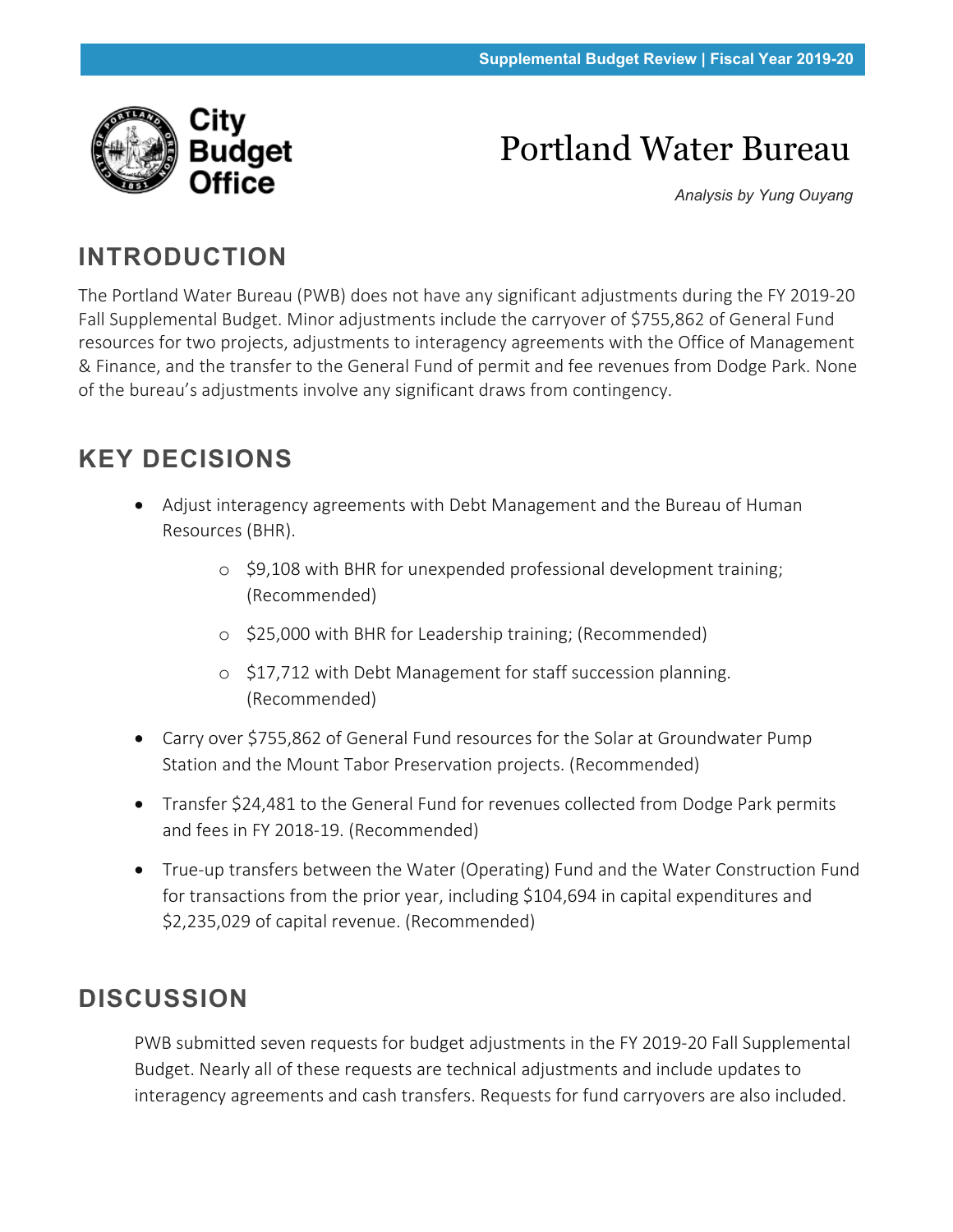CBO recommends all the bureau's requests. A discussion on some of the requested items is provided below.

#### *Interagency agreements with the Bureau of Human Resources and Debt Management*

The Water Bureau is adjusting four interagency agreements (IA) with two City programs. None of these adjustments involve draws on contingency; the bureau is funding them with savings from other areas. The largest adjustment is \$25,000 for a mandatory training developed through a partnership with Human Resources to establish a leadership development program. The \$17,712 IA with Debt Management is part of an agreement between that program and several infrastructure bureaus to temporarily double-fill a position in order to train up a staff person.

#### *Carryover of General Fund resources for two projects*

Solar at Groundwater Pump Station

The bureau is requesting \$88,000 in carryover to install solar at the Groundwater Pump Station. As part of the 2016-17 Adopted Budget, \$335,000 in one-time General Fund resources was included to support solar installations at three City facilities owned by the Parks Bureau, Water Bureau, and the Fire Bureau. Designing and installing solar panels at the Water Bureau's Ground Water Pump Station is estimated to cost \$93,000 and generate 45,000 kilowatt hours of electricity per year. The Water Bureau already carried over the \$88,000 in this request over two years, from FY 2016-17 to FY 2018-19, and is requesting to again carry over the funds into FY 2019-20. PWB stated that the amount was unspent in prior years due to the roof replacement that must be completed prior to the installation of the solar panels. The roof replacement was not considered part of the City's solar installation initiative but is a new major project initiated in July 2018. The timing is being coordinated with the City's solar array installation. In July 2019, the roof installation project was fully released to be worked on, but actual construction will not begin until spring or summer of 2020. CBO recommends this request.

• Mount Tabor Historic Preservation Project

On July 15, 2015, City Council approved [Resolution No. 37146](https://efiles.portlandoregon.gov/Record/7860074/) making financial obligations and other commitments for work at Mount Tabor. The resolution included a provision that the City shall allocate at least \$4 million over four years to the maintenance, repair, and preservation work identified in the 2009 Mount Tabor Reservoirs Historic Structures Report (the Report). Because the reservoirs are no longer part of the water system that is used to provide water service, these funds are from the General Fund and not the Water Fund. The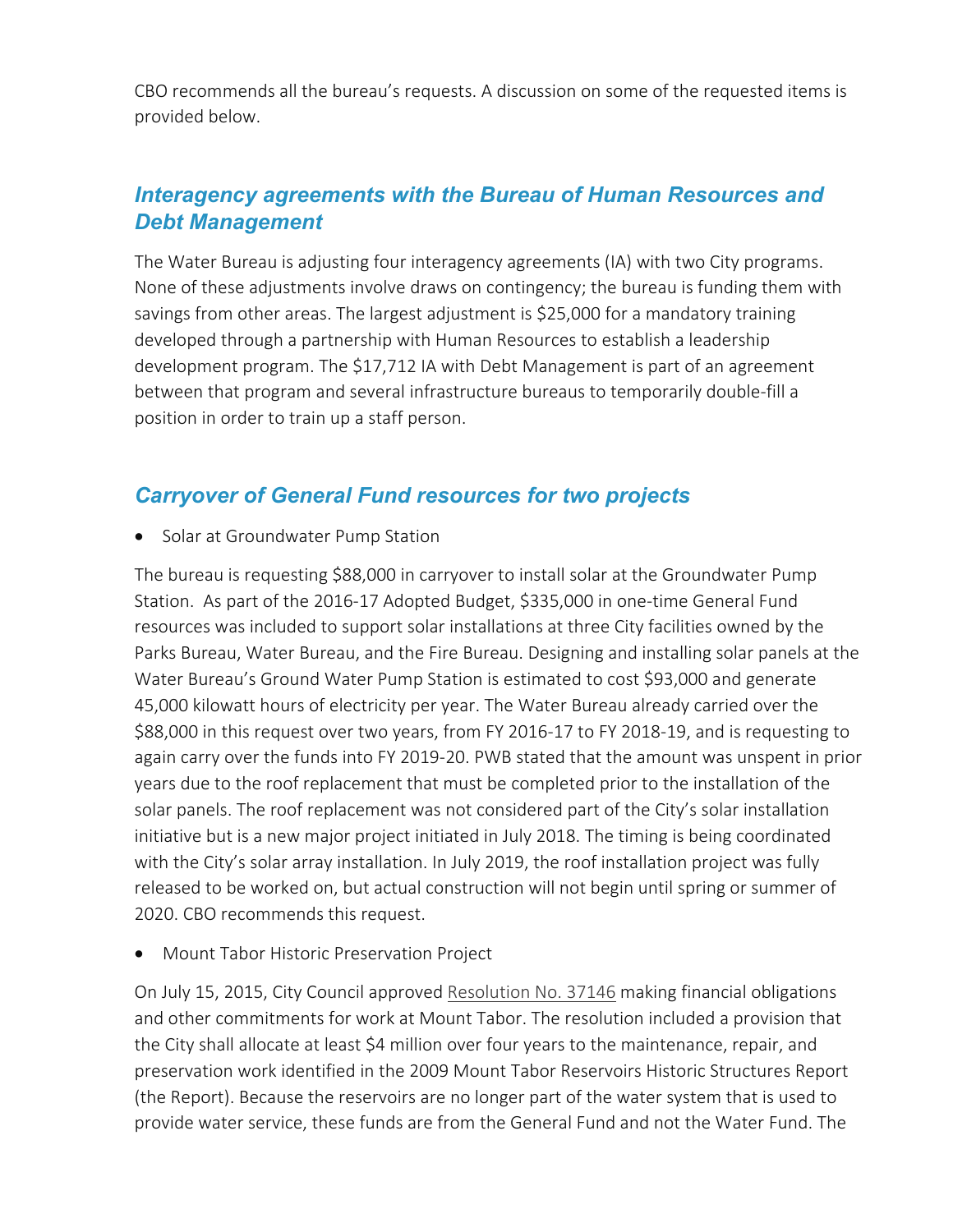Water Bureau received \$750,000 in FY 2016-17, \$1,020,000 in FY 2017-18, and \$1,115,000 in FY 2018-19 from the General Fund for the maintenance, repair, and preservation work identified in the Report. Of the \$2.9 million allocated in prior fiscal years, \$2.2 million has been spent. PWB requests the balance, \$667,862, to be carried over to FY 2019-20. Work accomplished in FY 2018-19 include the beginning of basin repairs at Reservoir 1, the completion of the FY 2017-18 work to do concrete restoration on the structures at all three reservoirs, and window restoration and re-roofing at the Reservoir 1 Weir Building. In addition, planning and design work was also done for the Reservoir 1 basin repairs and the FY 2019-20 preservation work. PWB expects the remaining amount of \$667,862 requested to be carried over to be spent this fiscal year on Reservoir 1 liner repair and parapet wall repairs at Reservoirs 5 and 6. The funds are to be used on the Pioneer Waterproofing contract that was entered into last year for \$820,000, since only \$153,000 of the contract work was completed in FY 2018-19. It should also be noted that the bureau received an additional \$1,115,000 in General Fund one-time resources for the project in FY 2019-20, and with this appropriation, the City has fulfilled its financial obligation of a total of \$4.0 million devoted to the project.

#### *Transfer to the General Fund for Dodge Park*

The Dodge Park request transfers \$24,481 to the General Fund for revenues collected from park permits and fees in FY 2018-19. This request follows Council's FY 2015-16 Spring BMP appropriation of \$35,000 for the bureau's operations and maintenance of park-like amenities at Dodge Park and Water Hydroparks. The FY 2017-18 Adopted Budget made this an ongoing versus a one-time allocation from the General Fund. The \$35,000 of ongoing funding from the General Fund ensures that maintenance of park-like amenities at Dodge Park and Hydroparks, for which use of ratepayer funds are prohibited, gets done each year, while the transfer of \$24,481 back means that some of the costs are recuperated by the General Fund. There will be no reservations at Dodge Park effective July 1, 2019, so this is the final transfer of revenues collected from park permits and fees.

## **SUPPLEMENTAL BUDGET CHANGES TO ALL FUNDS**

*The Portland Water Bureau's budget is contained in the following five funds: The Water Fund, the Water Construction Fund, the Water Bond Sinking Fund, the Hydroelectric Power Operating Fund, and the Hydroelectric Power Renewal and Replacement Fund.*